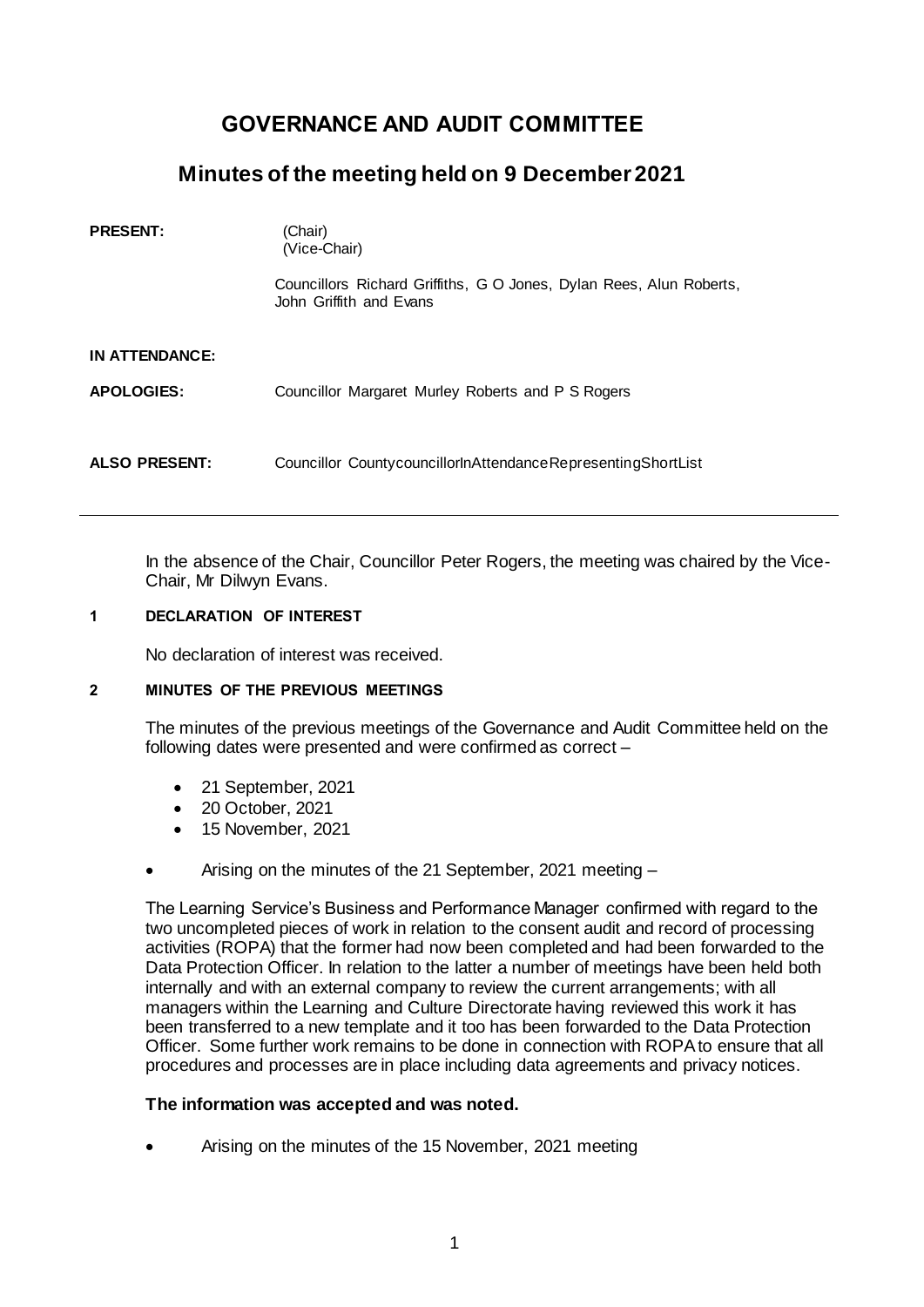The Director of Function (Resources)/Section 151 Officer confirmed that the Statement of the Accounts for 2020/21 was approved by the Full Council on 22 November, 2021 and was subsequently signed off by External Audit without any further amendments to the version presented to this Committee on 15 November, 2021. The approval and sign-off process was concluded within the 30 November statutory deadline and the Statement of the Accounts for 2020/21 and External Audit's report on the financial statements have now been published on the Council's website.

## **The information was noted for update purposes.**

## **3 ANGLESEY SCHOOLS ANNUAL INFORMATION GOVERNANCE ASSURANCE REPORT**

The report of the Schools Data Protection Officer incorporating an analysis of the key information governance issues in relation to Anglesey's schools for the period July, 2020 to November 2021 was presented for the Committee's consideration. The report provided the Schools Data Protection Officer's statement along with an overview of Anglesey primary, secondary and special schools' compliance with legal requirements in handling information including those pertaining to the UK's General Data Protection Regulation (UK GDPR), Data Protection Act 2018 and relevant codes of practice.

The Schools Data Protection Officer summarised the contents of the report as providing details of actions taken since the last report in July, 2020 to provide schools with policies and documents to support them in complying with data protection legislation as well as details of progress to date against the Schools Data Protection Plan 2021/22. The report also documents what was achieved against the Support Plan for Schools – Schools Data Protection Policies and Procedures 2020/21. She confirmed that the period had been particularly challenging for schools because of the Covid 19 pandemic which has made it difficult for schools to prioritise anything other than keeping open, providing education and dealing with staff shortages and other challenges which are still ongoing hence the yellow or orange status of a number of the actions. The report at 2.2.1 lists those policies, guidance, documents and templates that have been shared with schools for them to adopt and use and at 2.2.2.2 the data protection training delivered to schools is outlined. Training is also provided each time policy documentation is shared with schools to ensure they understand what is expected of them in terms of compliance requirements. The report also makes reference to data mapping work, specifically mapping data processors and data flows between schools and the Council. Taking everything into consideration, it is the Schools Data Protection Officer's view that schools now better understand their data protection obligations and the importance of data protection and are now giving more priority to ensuring that actions are taken to comply with requirements under data protection legislation. Whilst there is still more work to be done as reflected in the next steps, the Schools Data Protection Officer is able to provide reasonable assurance with regard to schools compliance with data protection requirements.

Points of discussion by the Committee were as follows –

 **The arrangements in place to follow up on the implementation of the next steps and to monitor compliance**. The Committee was advised that a Data Protection Plan for 2021/22 has been formulated (details provided at section 3 of the report) along with an action plan and timeline; the latter has been reviewed internally to take into account the range of other priorities which schools have and it now sets out clear expectations of when actions are to be fulfilled. All actions needed to ensure schools meet the expectations with regard to information governance/ data protection and GDPR implementation are contained within the action plan. An internal management system whereby schools confirm their adoption of policies forms part of the monitoring arrangements with the Schools Data Protection Officer also meeting regularly with schools to oversee compliance.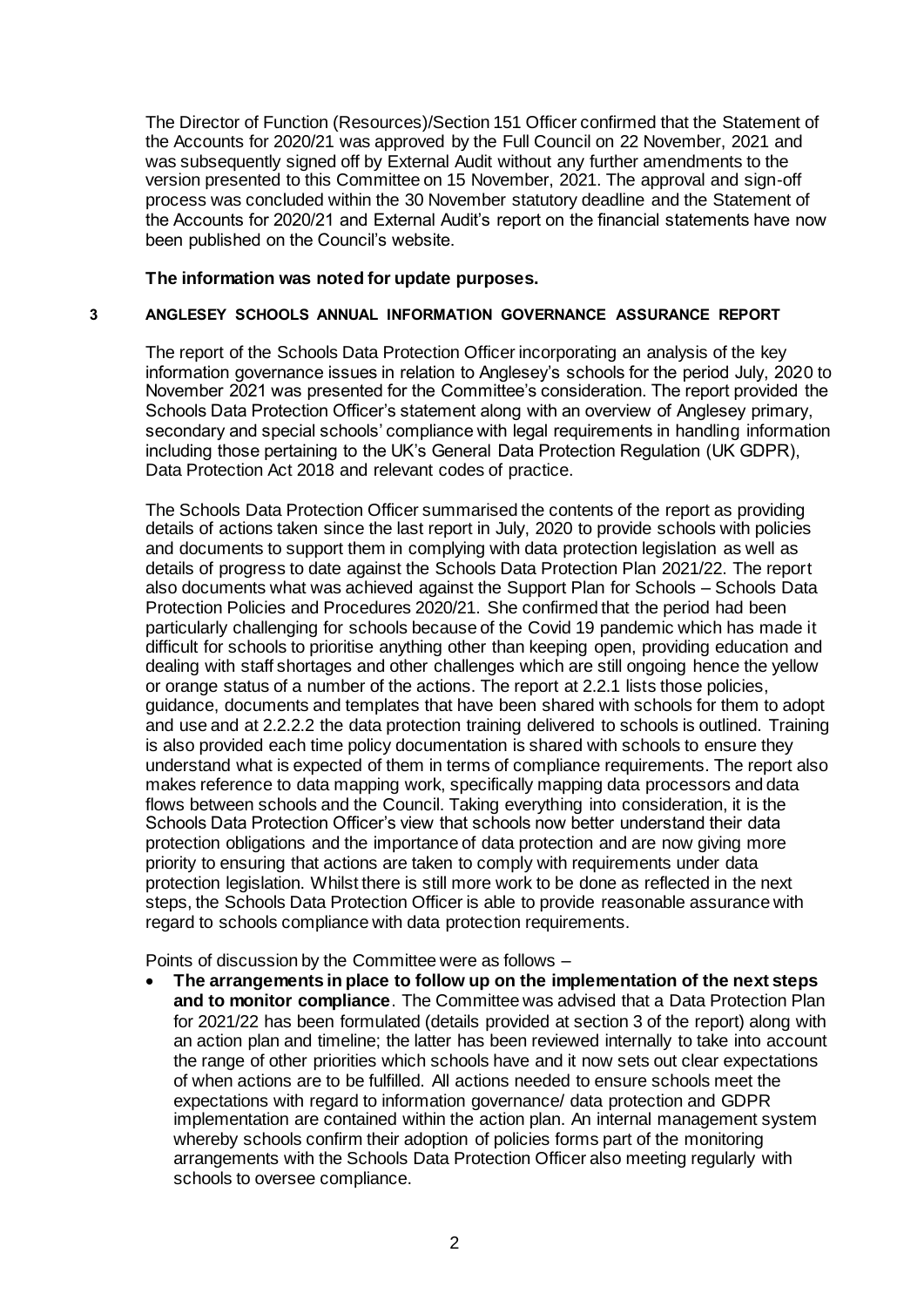- **The implications and severity of the secondary schools cyber incident in June, 2021 and the remedial steps taken to safeguard data**. The Committee was advised that a team of specialised cyber-technology consultants were immediately brought in by the Council to investigate the incident with the National Cyber Security Centre also providing support to resolve matters. Forensic analysis of the cyber incident found no evidence that ICT systems were infiltrated or compromised. The incident was reported to the Information Commissioner's Officer as a possible data breach and an investigation has begun which could take up to several months to complete. *The Committee requested and it was agreed that it be informed of the findings of the ICO's investigations including any recommendations as regards lessons to be learnt that may arise therefrom*.
- **The relationship and level of understanding between Hwb (the digital platform for learning and teaching in Wales) and its responsible body, and the Council's IT Service**. The Committee was advised that the Hwb programme is a national programme implemented across Wales's schools; the circumstances of the past year and the accelerated move towards digital learning has enhanced the general understanding and appreciation of Hwb and its potential in terms of access to digital services and resources and has also led to a constructive and professional relationship between Hwb officials (Welsh Government) and officers from the ICT and Learning Services. It is envisaged that this relationship and understanding will continue to evolve.
- **Whether an estimated date for the completion of the information governance work with schools can be given acknowledging that there is an action plan with target dates to which the Committee is not party.** The Committee was advised that whilst the majority of the policies and templates which schools need to have in place will be available to them by the end of the school year some of the implementation work may overspill into the following year depending on the position in terms of schools' capacity. *The Committee asked that target dates be included in the 2021/22 annual report to better enable it to assess performance and achievement.*

## **It was resolved –**

- **To accept the Schools Data Protection Officer's Annual Information Governance Assurance Report for 2020/21.**
- **To endorse the Schools Data Protection Officer's proposed next steps – the Schools Data Protection Plan – in order to enable schools to fully operate in accordance with data protection requirements.**

## **4 COUNTER FRAUD, BRIBERY AND CORRUPTION STRATEGY**

The report of the Head of Audit and Risk incorporating the Counter Fraud, Bribery and Corruption Strategy 2021-24 was presented for the Committee's consideration. The report set out the activity that Internal Audit will carry out in the stated timeframe to minimise the risk of fraud, bribery and corruption occurring within and against the Council.

The Head of Audit and Risk summarised the content and objectives of the strategy highlighting that in the absence of a Wales specific strategy the "Fighting Fraud and Corruption Locally Strategy for the 2020s" (FFCL) publication endorsed by CIPFA has been used as a basis for the strategic focus; this is the overarching counter fraud and corruption strategy for local government in England and provides a blueprint for a tougher and more up to date response to fraud and fraud perpetrated against local authorities than that found in CIPFA's Code of Practice on Managing the Risk of Fraud and Corruption (2014) (the CIPFA Code) which was also considered. Similar to the CIPFA Code, the FFCL strategy focuses on five pillars of activity or strategic objectives; these are outlined within the report and will help set out where the Council needs to concentrate its counter-fraud efforts. The Head of Audit and Risk referred also to the National Fraud Initiative, a two yearly data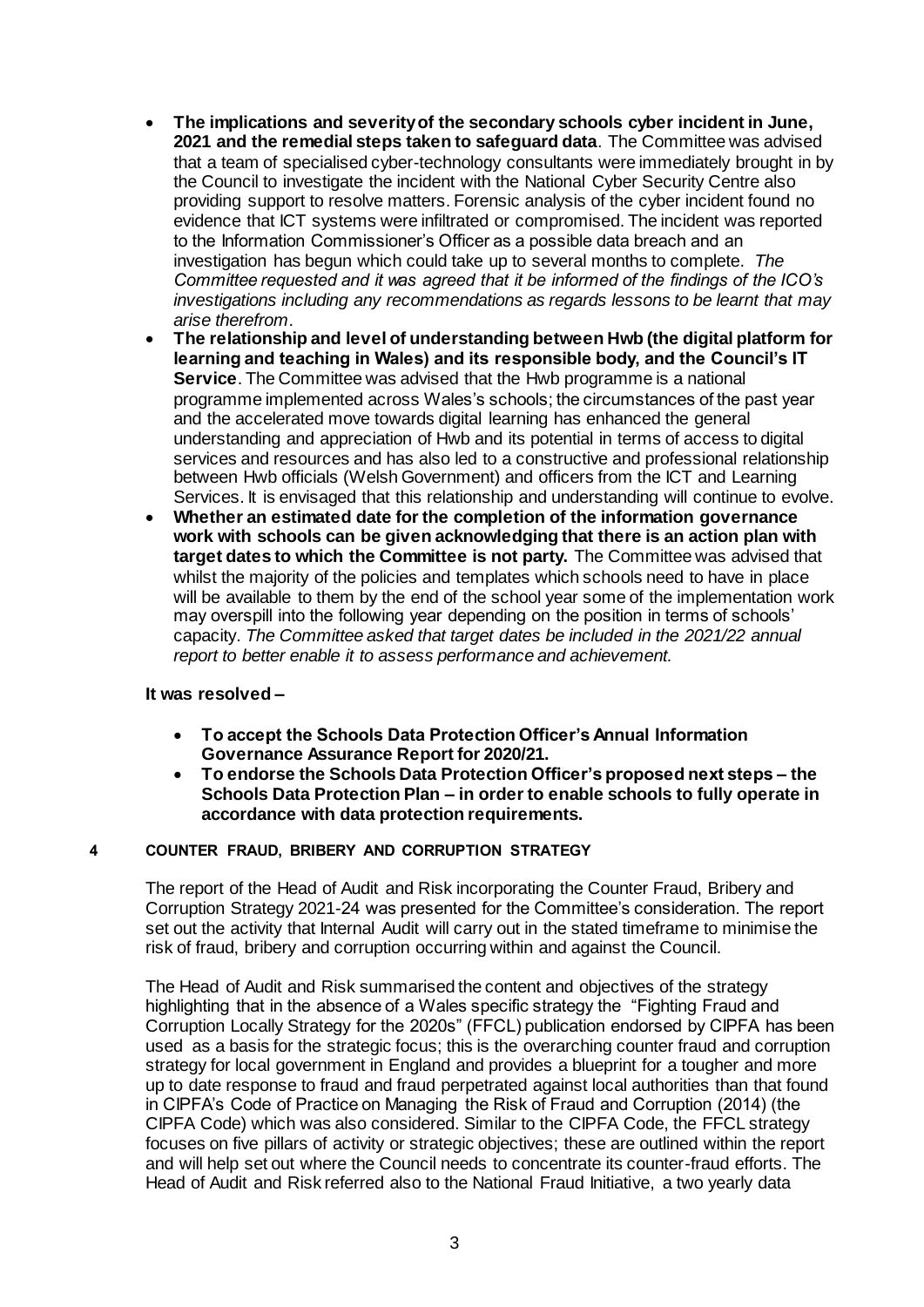matching exercise which drives much of the counter fraud work and she confirmed that ongoing work on the first tranche of the NFI 2020/21 matches released in January 2021 has not to date shown up any instances of fraud in respect of the Council's systems.

Points of discussion by the Committee were as follows –

- **The recognition of the need to strengthen the Council's approach to procurement as one of the highest perceived fraud risk areas in 2019/20 with there being no consistent system or approach at present; the absence of a procurement policy and/or strategy to provide standardisation was therefore queried**. The Head of Audit and Risk clarified that it is the contract monitoring element of the Council's procurement arrangements that is not centralised and that the audit which is underway will assess the robustness of the Council's controls and measures to detect and/or prevent fraud and corruption in this area.
- **Whether the revenue generated by the last review of Council Tax Single Person Discount claims was the result of identifying fraudulent claims and whether in such cases and cases involving disabled parking concession fraud and grant fraud any prosecutions have followed.** The Head of Audit and Risk in confirming that no prosecutions had occurred in the last few years clarified that the review of SPD claims is a Datatank initiative providing a data verification service; the review screened 11,200 accounts, targeted 2,245 accounts and identified 484 errors with an error rate of 4.3%.
- **Whether the increased potential for grant fraud arising from Welsh Government's Covid-19 grant support schemes had been realised when administering the schemes and whether any lessons had been learnt from the experience thus far.** The Head of Audit and Risk advised that because of the need to quickly implement expansive stimulus packages to support individuals and business, Welsh Government's guidance was that upfront low-friction controls be implemented where possible with the focus being on prompt payment. However, the Finance Service's grants team which included a member of the Internal Audit staff on secondment did carry out pre-payment checks on all grants, and whilst the NFI's data matches have not identified any frauds to date further work needs to be done before a definitive conclusion can be reached. The Director of Function (Resources)/ Section 151 Officer advised that as an authority covering a smaller geographical area where many businesses are known, the Council was in a better position to identify business support grant claimants as genuine or not. The bulk of the work in the first tranche of grant distribution involved confirming whether or not businesses occupied premises liable for business rates since many small business are eligible for rate relief or are exempt altogether and then updating the Council's business rates records accordingly. Having established the details and eligibility subsequent tranches of grant distribution were easier to complete and he was therefore confident that 99% of the grant payments made were correct.
- **That the Strategy is short on reference to bribery and corruption; recognising that these are potentially more difficult to detect, it was asked whether in the Council's experience any indications of bribery and/or corruption have arisen in day to day activities. Likewise, the strategy does not make reference to prosecuting the perpetrators of fraud only to committing the right support and appropriate resources for tackling fraud. It was suggested that declaring a commitment to prosecuting fraudsters would be an effective preventative measure.** The Head of Audit and Risk advised that the audit of procurement arrangements should uncover any vulnerabilities as regards bribery and corruption; as regards using the threat of prosecution as a deterrent one of the five FFCL pillars on which the strategy is based is that of "Pursue" where it is stated that the Council will always seek the strongest possible sanction against any individual or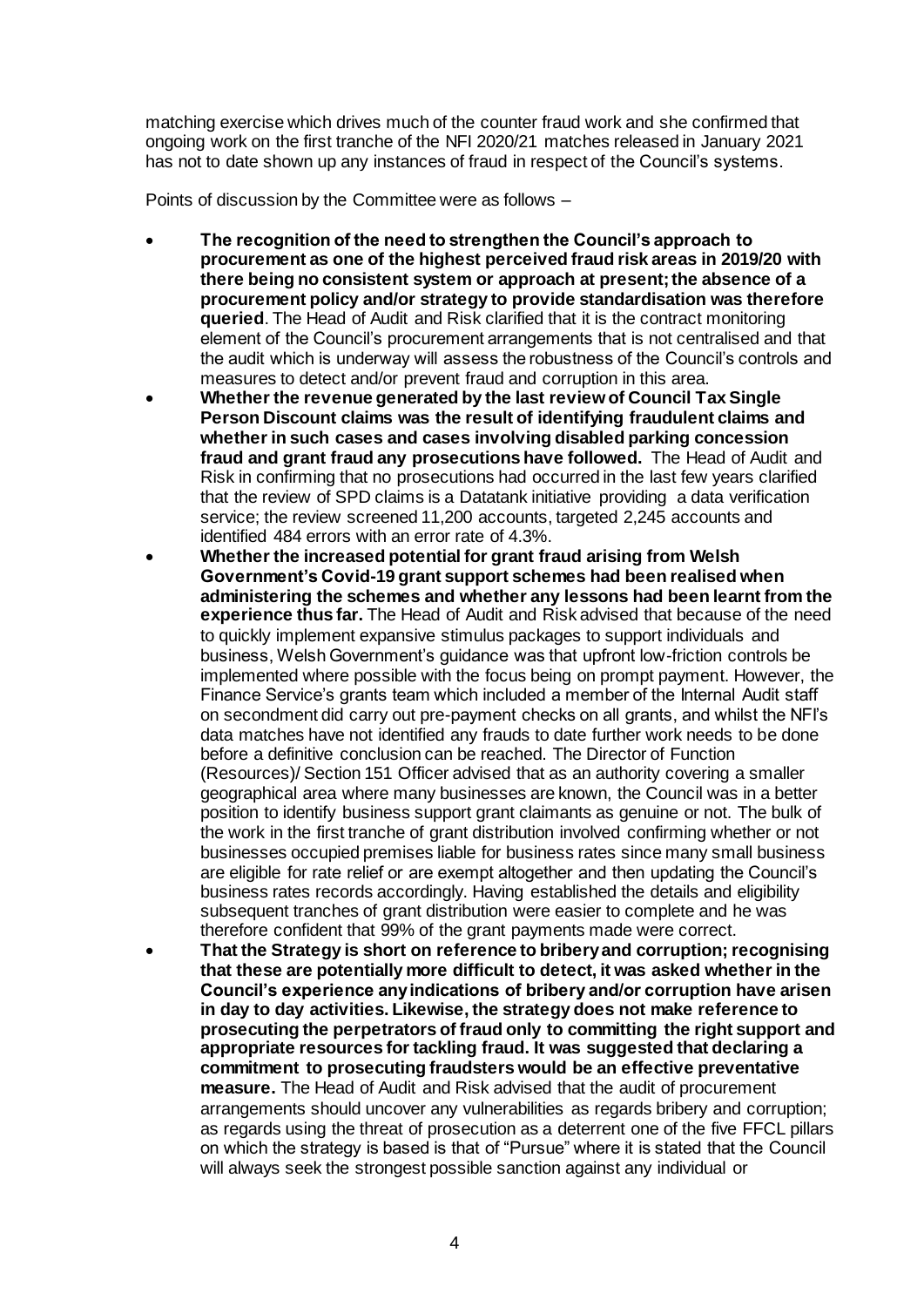organisation that defrauds or attempt to defraud the Council. The Director of Function (Resources)/ Section 151 Officer highlighted that the Council's Financial Procedure Rules at paragraph 4.8.5.3.6 provide for reporting any breach of criminal law to the police or appropriate prosecuting authority.

## **It was resolved to note Internal Audit's strategy for countering fraud, bribery and corruption for 2021-24.**

#### **5 TREASURY MANAGEMENT MID-YEAR REVIEW 2021/22**

The report of the Director of Function (Resources)/Section 151 Officer incorporating the mid-year review of treasury management activities and position was presented for the Committee's consideration.

The Committee was advised that the situation with regard to the economic position as updated in the report had since moved on with inflation continuing on an upward trajectory which in turn creates pressure to increase the Bank Rate. The table at 3.1 of the report provides an interest rate forecast and is accompanied at Appendix 2 by a commentary on the interest rate situation including the significant risks to the forecast from the ongoing pandemic, unresolved Brexit issues and other factors. The Council's strategy on investment remains unchanged and is based on prioritising the security of capital and liquidity ahead of returns. In the current economic climate it is considered appropriate to keep investments short term to cover cash flow needs but also to seek out value available in periods up to 12 months with high credit rated financial institutions. The Council has made an investment with Flintshire County Council during the first half of the year and has opened accounts with two new approved banks providing better returns. The Council like many other local authorities is holding a large cash balance which is mostly on short term deposit. Committing to longer term investments needs to be weighed against the probability of interest rate rises.

No further borrowing was undertaken during the first half of the year and it is not anticipated that any additional external borrowing will need to be undertaken during the second half of the year. There will be a borrowing requirement to fund part of the 2021/22 capital programme but this will be undertaken internally by drawing down the Council's cash balances thereby delaying capital financing costs while the Council's cash balance can absorb this internal borrowing. It can be confirmed that during the half year ended 20 September, 2021 the Council has operated within the treasury and prudential indicators set out in its Treasury Management Strategy Statement for 2021/22 and no difficulties are envisaged in complying with these indicators for the remainder of the year.

Points of discussion by the Committee were as follows –

 **The pace of expenditure on the capital programme with the capital spend needing to be significantly accelerated in the second half of the year if the capital programme is to be fulfilled and the expenditure profile realised.** The Committee was advised that a number of factors can impact on the delivery of the capital programme in any year with the Covid 19 pandemic and a shortage of labour and materials having affected many of the current year's schemes. A delay in reaching a decision on the reorganisation of the primary education provision in the Llangefni area also affected the progress of the 21<sup>st</sup> Century Schools Programme leading to a significant underspend. The Council may also be overly optimistic about its capital programme delivery. At the suggestion of the Finance Scrutiny Panel and in order to improve capital planning and delivery, it is intended to bring the capital programme approval process forward to January so that contracts can be finalised sooner allowing work on schemes to be phased over the summer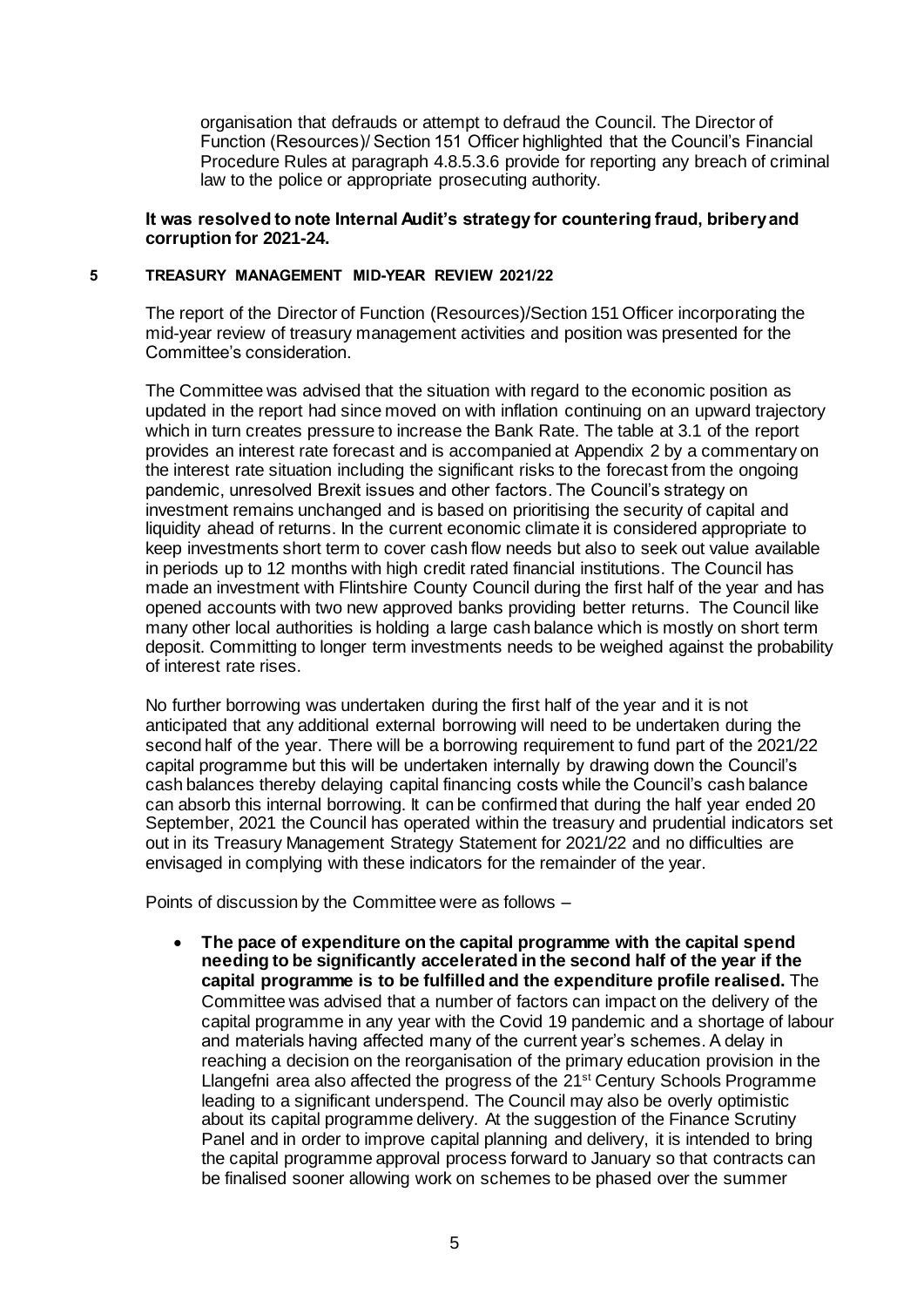months thereby reducing the likelihood of slippage due to poor weather conditions. With regard to benchmarking capital delivery performance with that of other authorities, whilst differences in scale and capacity make a meaningful comparison difficult the Service could seek out similarly sized authorities to draw a comparison with. As regards having schemes at the ready that can be brought forward quickly to maximise expenditure the capital programme and budget need to be approved by the Executive; additional schemes or amendments to existing schemes would only be incorporated in the capital programme at the approval of the Executive.

## **It was resolved to accept and to note the TM mid-year review report 2021/22 without further comment.**

## **6 EXTERNAL AUDIT - ISLE OF ANGLESEY COUNTY COUNCIL: ANNUAL AUDIT SUMMARY 2020**

Mr Alan Hughes, Audit Wales Performance Audit Lead advised that a copy of the 2020 Annual Audit Summary had been sent through for publication in error for which he apologised. As there is one authority in which the accounts completion process remains unfinished Audit Wales is not able to provide fully comparative information hence the unavailability at this time of the 2021 Audit Summary. The outstanding set of accounts has now been received and every effort will be made to issue the 2021 Audit Summary at the earliest opportunity.

#### **7 EXTERNAL AUDIT: AUDIT WALES WORK PROGRAMME AND TIMETABLE: IOACC QUARTERLY UPDATE SEPTEMBER 2020**

The report of External Audit incorporating the Audit Wales Work Programme and Timetable updated as at 30 September 2021 was presented for the Committee's information. The programme outlined the publication timetable and current status of financial and performance audit work along with Local Government national studies and Audit Wales national reports both planned and in progress. Reference was also made to other regulatory work to be carried out by Estyn and Care Inspectorate Wales.

## **It was resolved to note the information and schedule presented.**

#### **8 EXTERNAL AUDIT: STUDENT FINANCES (FOR INFORMATION)**

The report of External Audit with regard to Student Finances was presented for the Committee's information. The report explained how the system of student finances works for Welsh students and considered how the Welsh Government oversees the system making three recommendations for improvement in connection with performance monitoring, sustainable development and succession planning and resilience.

Points of discussion by the Committee were as follows –

 **Given that Welsh Government pays the Student Loan Company over £20m a year to administer student finances and given also that the evaluation of SLC's performance is mixed, did Audit Wales consider that the work should not be outsourced or alternatively whether it should be delivered by another company?** Mr Alan Hughes, Audit Wales Performance Audit Lead advised that one of the recommendations made in the report by Audit Wales is that Welsh Government should periodically review the value for money offered by the arrangement and consequently should consider whether the model of administration remains sustainable in the long-term and is one that it wishes to continue with.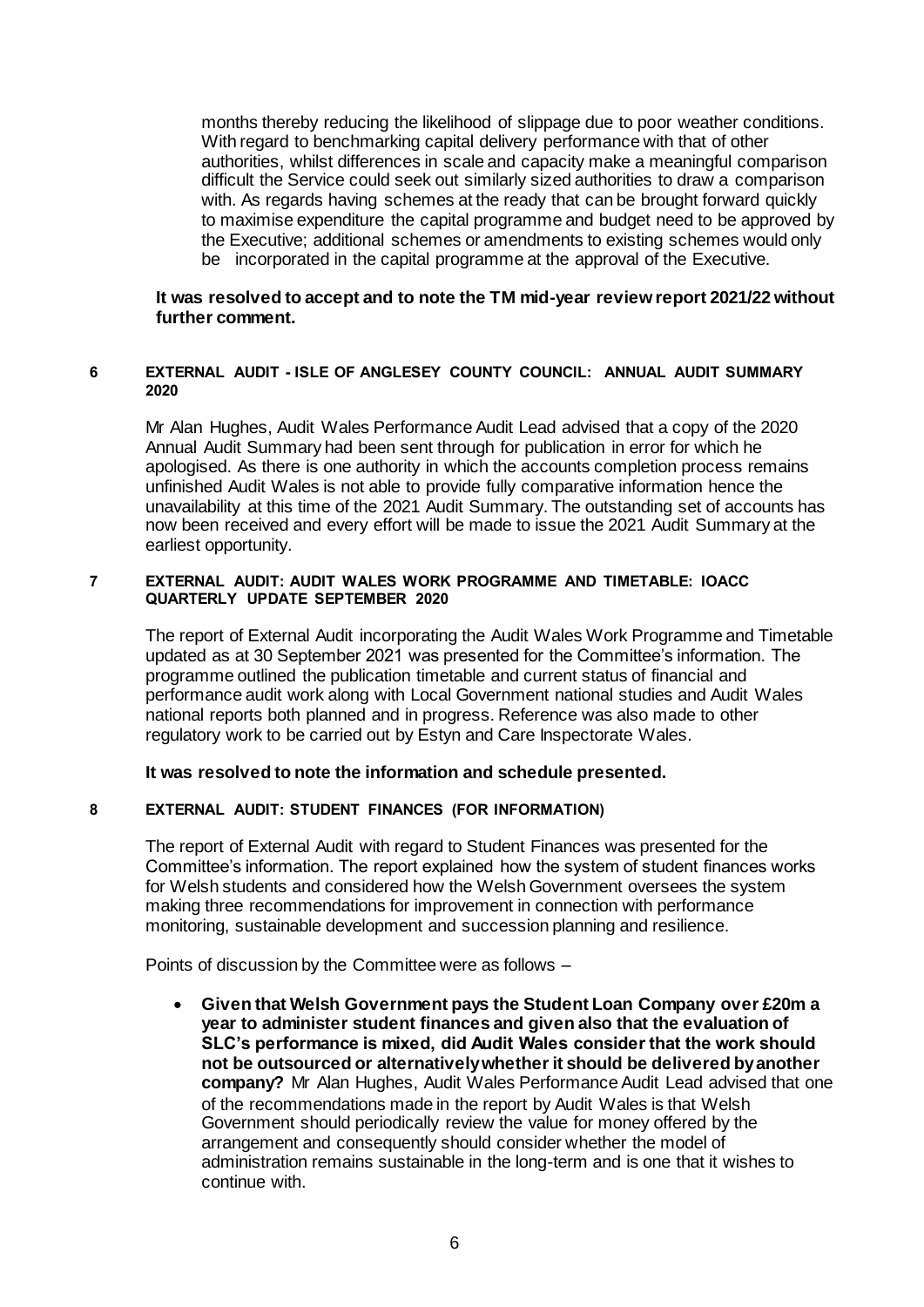## **It was resolved to note the report for information purposes.**

#### **9 LOCAL CODE OF GOVERNANCE**

The report of the Head of Profession (HR) and Transformation incorporating the Council's Local Code of Governance draft was presented for the Committee's consideration. The Code sets out the Council's approach to delivering good governance and has been prepared in accordance with the core and supporting principles contained within CIPFA/Solace 2016 Framework for Delivering Good Governance in Local Government.

The Programme, Business Planning and Performance Manager referred to the seven principles of good governance as agreed by CIPFA and Solace and on which the draft Code is based. The Code is underpinned by these principles and consists of a framework of policies and procedures, culture and values by which the Council is directed and controlled and which provide a source of assurance and evidence that those principles are being complied with. It is envisaged that the Code will be presented to the Committee annually for review and to provide assurance that the Council's governance arrangements remain robust and fit for purpose and have been implemented and applied effectively to all aspects of the Council's business.

#### **It was resolved –**

- **To approve the draft Local Code of Governance.**
- **That the Committee's members if they so wish be invited to offer minor amendments to the Code of Governance draft before it is adopted by the Isle of Anglesey County Council in March, 2022.**

### **10 NATIONAL REVIEWS AND RELATED RECOMMENDATIONS**

The report of the Head of Profession (HR) and Transformation setting out how the Council has responded to national reviews and their related recommendations was presented for the Committee's consideration. The report seeks to provide assurance that the recommendations attached to national reports have been given due consideration by the County Council's services and that those specifically relevant to the Council are being implemented in a meaningful way.

The Programme, Business Planning and Performance Manger reported that in order to demonstrate good governance and in response to the letter to the Chair of the Committee by the Director General of Audit Wales which was presented to the Committee at its September, 2021 meeting, the report above shows the Council's position against the various related areas of work. The report recognises 15 national reports and associated recommendations which will be updated annually for the Committee's attention. These recommendations affect wide range of Council services as listed in the report. It is envisaged that subject to the Committee's agreement the update will be presented annually to the Committee at its Quarter 3 meeting.

Point of discussion by the Committee –

 **With regard to the National Fraud Initiative in Wales 2018-20 given the last exercise did not identify any frauds, whether that still remains the case**. The Head of Audit and Risk advised that although the work undertaken to date on the first tranche of the NFI 2020/21 matches which were released in January 2021 has not identified any frauds as previously confirmed, some weaknesses in process have been highlighted specifically with regard to procurement which is why a review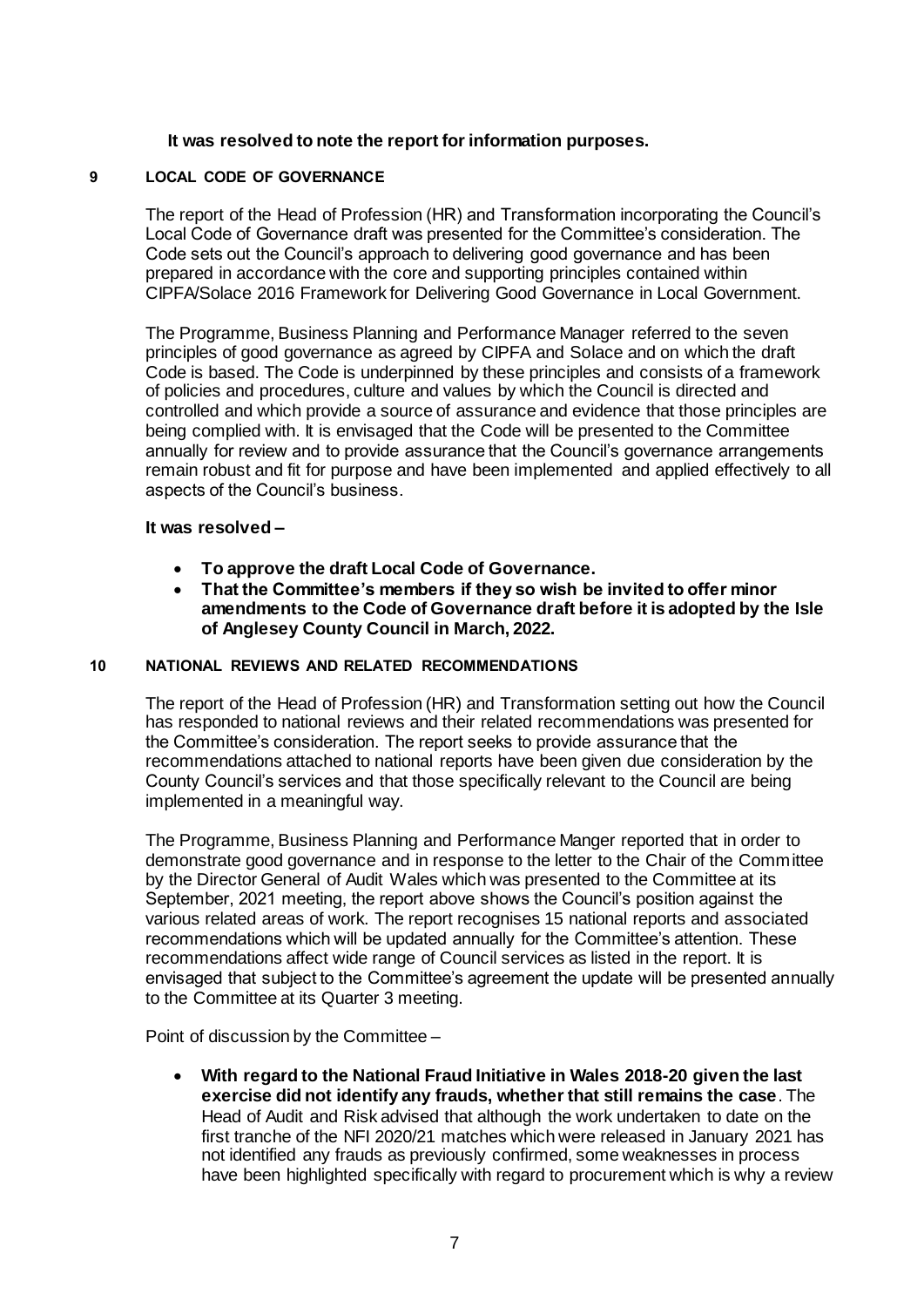of the Council's vulnerability to procurement fraud is being carried out which will report early in 2022. A full update on the findings of the NFI data matching exercise will be included in the 2021/22 Annual Fraud Report.

## **It was resolved –**

- **To accept the update as a record of the County Council's annual update against the related recommendations.**
- **To agree that in future updates of this kind be scheduled annually for the attention of the Committee in Quarter 3 of the financial year.**

## **11 INTERNAL AUDIT UPDATE**

The report of the Head of Audit and Risk which updated the Committee on the work of the Internal Audit section as at 1 December, 2021 was presented for consideration. The report outlined the audits completed since the previous update in September, 2021, the current workload of Internal Audit and its priorities for the short to medium term.

The Head of Audit and Risk highlighted the four audit reports finalised in the period, two of which – Investment in Assets and Gypsies and Travellers Accommodation resulted in a Reasonable Assurance opinion with no issues being raised. The review of Council Sundry Debts recovery and the Impact of Covid-19 produced a Limited Assurance opinion and eight issues/risks requiring management action of high to moderate impact were raised. An action plan to address those issues has been agreed with management and a timeline of 20 June, 2022 has been set. In addition, the Director of Function (Resources)/ Section 151 Officer has commissioned a consultant to address the issues and risks raised in the Action Plan and a project with milestones has been developed and agreed with the consultant. The fourth audit report completed relates to an investigation in relation to procurement activity within Property Services details of which are provided in paragraph 12 to 15 of the report. The three audits noted in the table at paragraph 16 of the report are in progress and work is also ongoing on investigating the matches set out in paragraph 18 of the report in connection with the National Fraud Initiative. As at 1 December, 2021 there were 14 overdue actions (6 major and 8 moderate) which relate to issues/risks raised in the six audits listed at paragraph 22 of the report. Internal Audit is working with the services to provide support with implementing the actions. Internal Audit's short to medium term priorities along with its longer term priorities are set out in paragraphs 25 to 28 of the report.

Points raised in discussion by the Committee were as follows –

 **Clarification of the technical issues noted as having affected monitoring of service performance and collection rates with regard to recovering sundry debts**. The Committee was advised that a lack of alignment between systems and reporting processes was identified which makes monitoring performance more difficult. Additionally, the resources in terms of time and personnel to develop business process systems in a way that meets the needs of the business are not available because staff are fully committed in keeping the business running on a day to day basis. Hence the engagement of a consultant who will undertake the systems review and work with staff to implement any recommended changes*. It was requested and agreed that the Committee should be updated on the project's progress at its April, 2022 meeting.*

## **It was resolved to note Internal Audit's assurance provision and priorities going forward.**